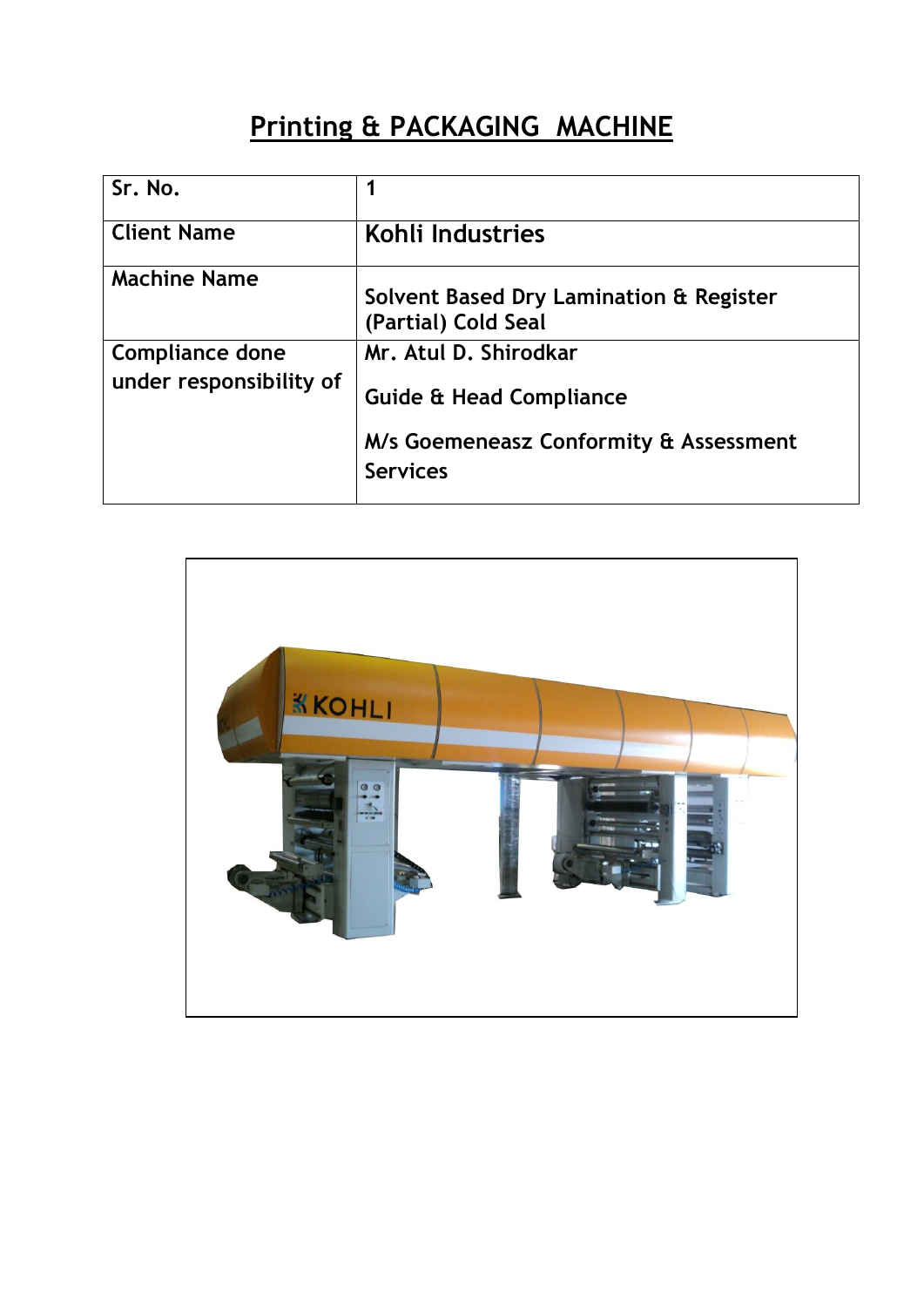| Sr. No.                 | $\overline{2}$                                            |
|-------------------------|-----------------------------------------------------------|
| <b>Client Name</b>      | <b>KOHLI INDUSTRIES</b>                                   |
| <b>Machine Name</b>     | <b>SLITTING MACHINE</b>                                   |
| <b>Compliance done</b>  | Mr. Atul D. Shirodkar                                     |
| under responsibility of | <b>Guide &amp; Head Compliance</b>                        |
|                         | M/s Goemeneasz Conformity & Assessment<br><b>Services</b> |

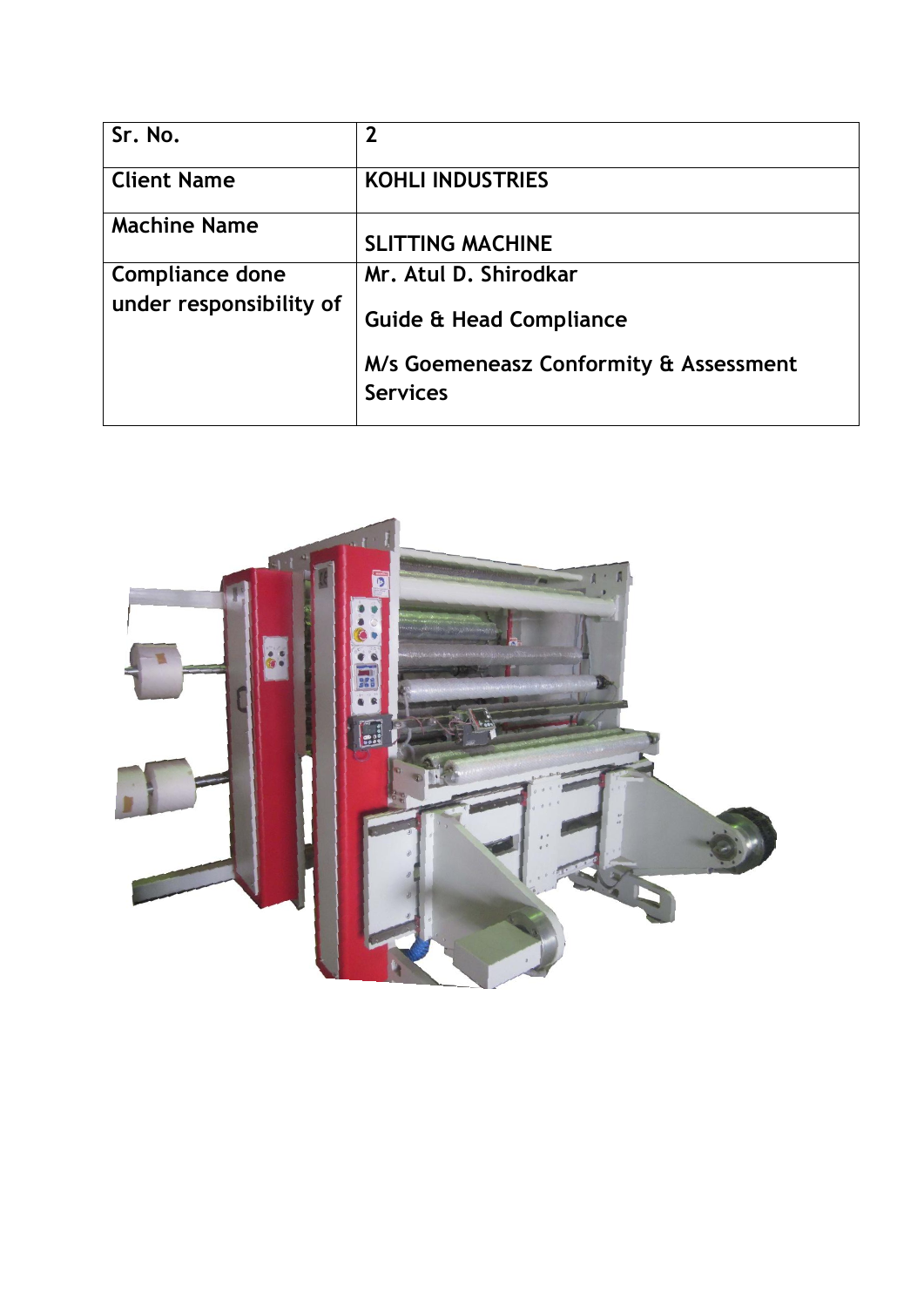| Sr. No.                                                     | 3                                                                        |
|-------------------------------------------------------------|--------------------------------------------------------------------------|
| <b>Client Name</b>                                          | Kohli Industries                                                         |
| <b>Machine Name</b>                                         | SOLVENT LAMINATION MACHINE WITH<br><b>REGISTER COLD SEAL APPLICATION</b> |
| <b>Compliance done</b><br>under responsibility<br><b>of</b> | Mr. Atul D. Shirodkar<br><b>Guide &amp; Head Compliance</b>              |
|                                                             | M/s Goemeneasz Conformity & Assessment<br><b>Services</b>                |

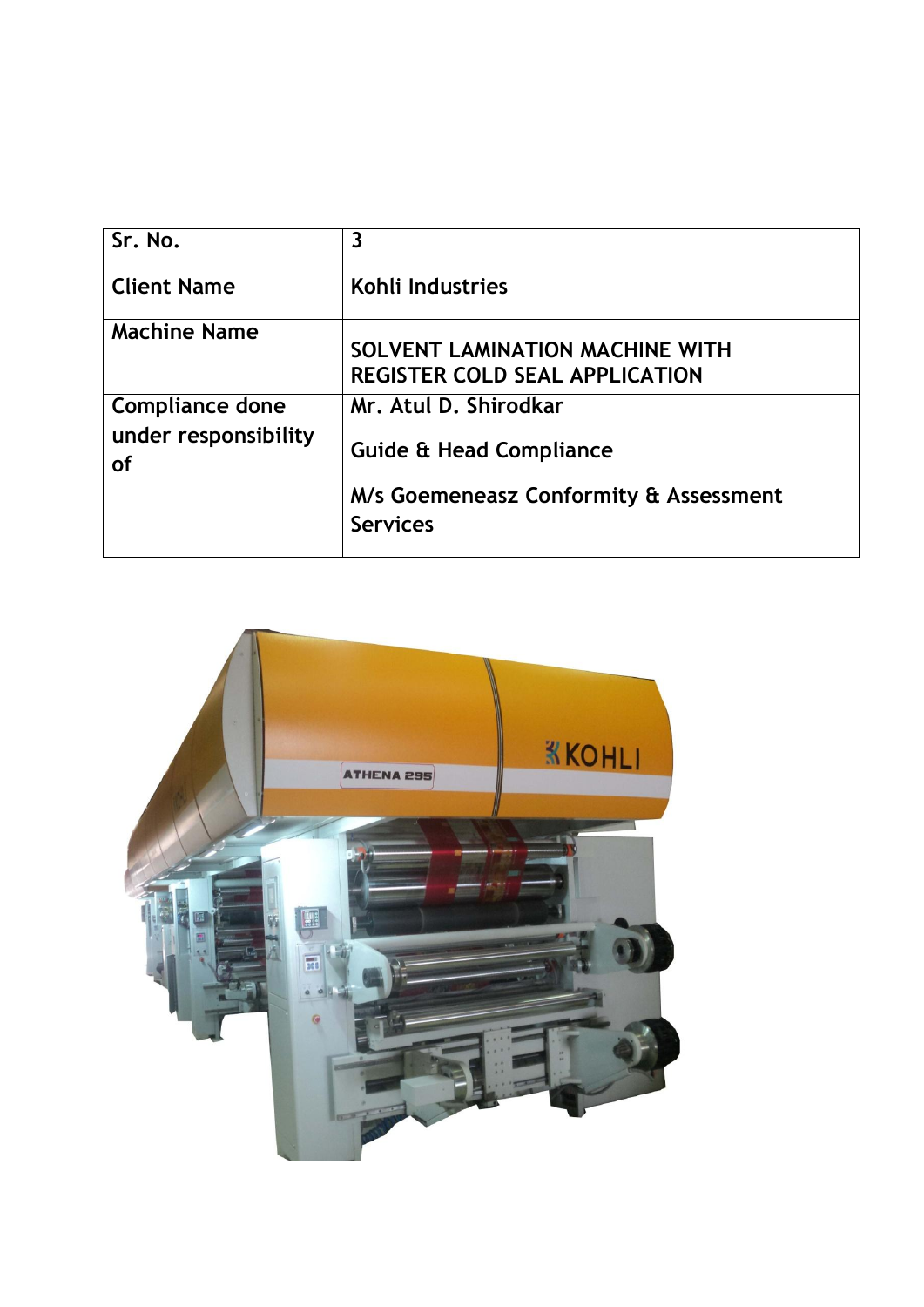| 4                                                         |
|-----------------------------------------------------------|
| <b>Gurukrupa Automation Pvt. Ltd.</b>                     |
| Rotovac M6                                                |
| Mr. Atul D. Shirodkar                                     |
| <b>Guide &amp; Head Compliance</b>                        |
| M/s Goemeneasz Conformity &<br><b>Assessment Services</b> |
|                                                           |

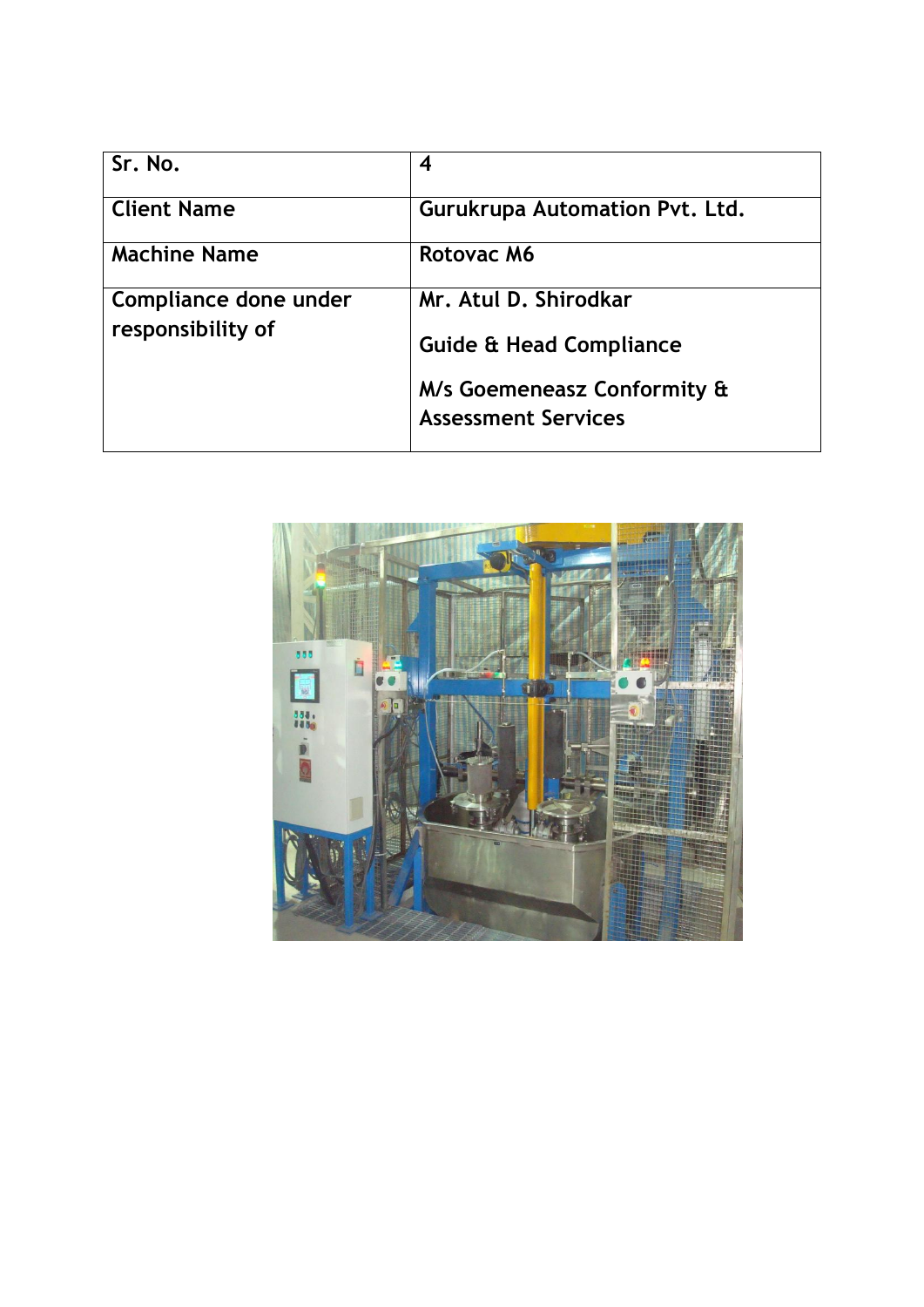| Sr. No.                                    | 5                                                                    |
|--------------------------------------------|----------------------------------------------------------------------|
| <b>Client Name</b>                         | Snowbell Machines Pvt. Ltd.                                          |
| <b>Machine Name</b>                        | Vial Filling, Bunging & Cap Sealing<br>Machine                       |
| Compliance done under<br>responsibility of | Mr. Atul D. Shirodkar<br><b>Guide &amp; Head Compliance</b>          |
|                                            | <b>M/s Goemeneasz Conformity &amp;</b><br><b>Assessment Services</b> |

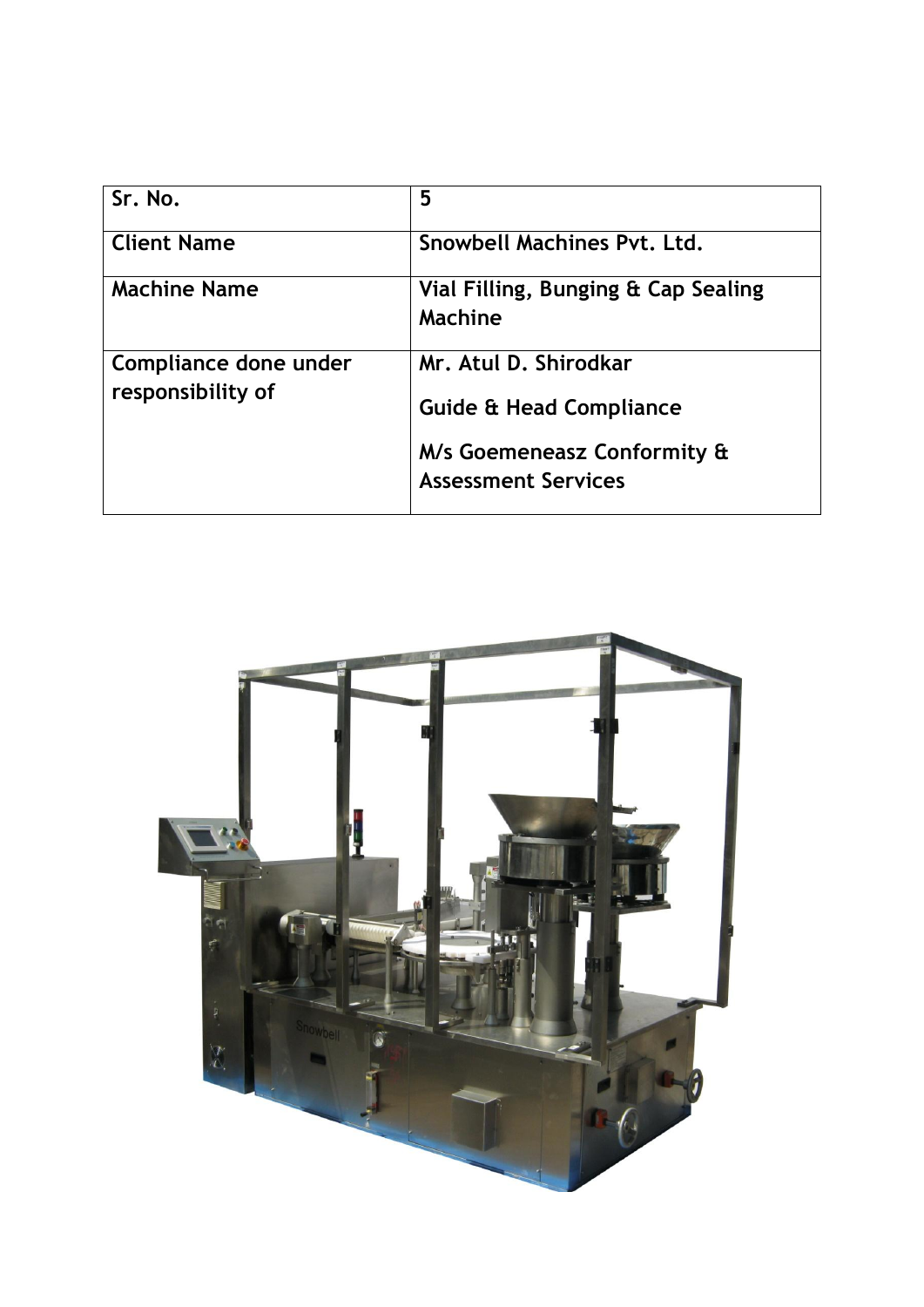| Sr. No.               | 6                                                         |
|-----------------------|-----------------------------------------------------------|
| <b>Client Name</b>    | Wrap Tech Machines Pvt. Ltd.                              |
| <b>Machine Name</b>   | SACHET PACKER WITH CUP FILLER                             |
| Compliance done under | Mr. Atul D. Shirodkar                                     |
| responsibility of     | <b>Guide &amp; Head Compliance</b>                        |
|                       | M/s Goemeneasz Conformity &<br><b>Assessment Services</b> |